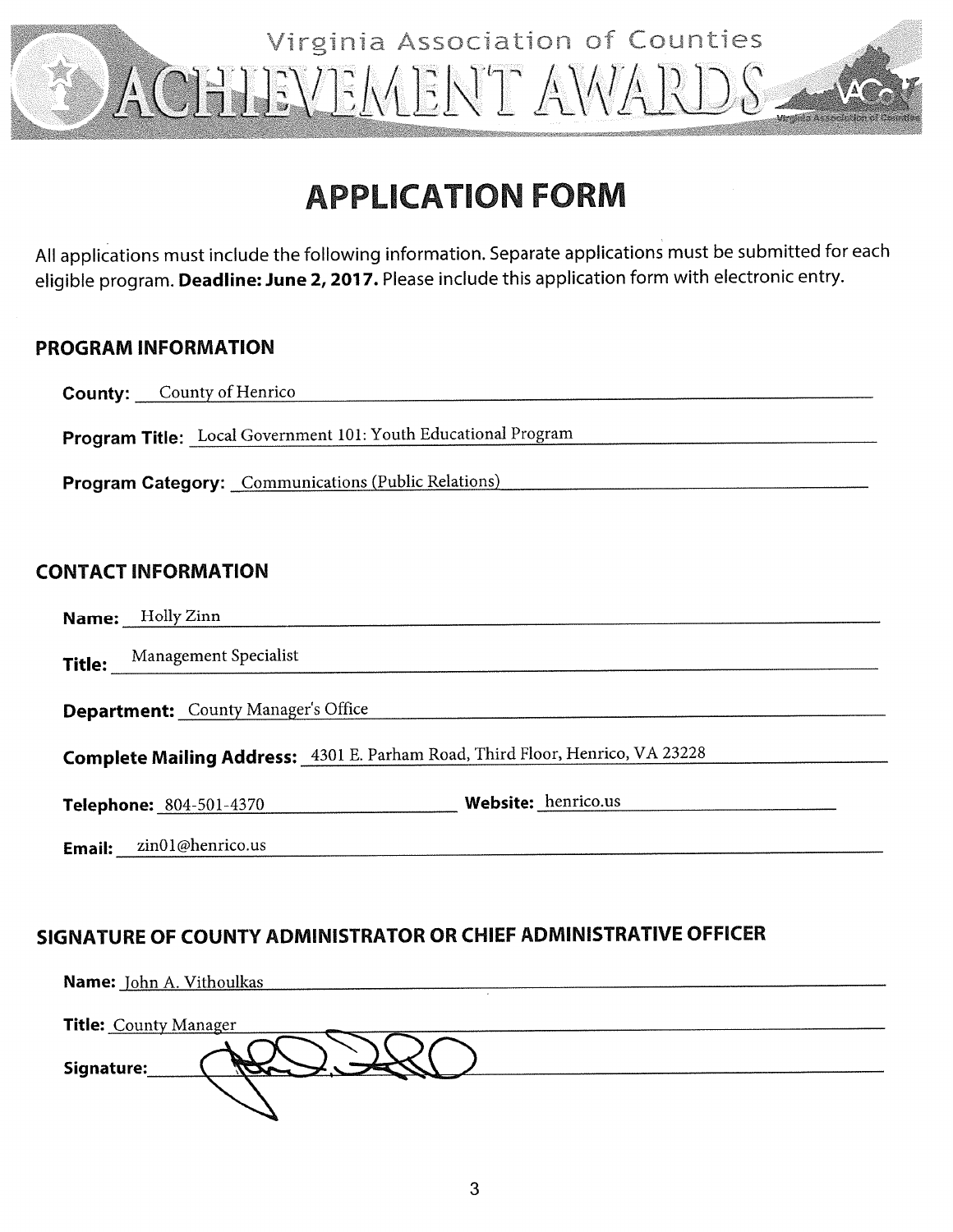#### **1. Program Overview**

Having an informed and educated citizenry is essential to having a strong community and relationship between public and government. The best time to start engaging a person is early in life. However, a child or teenager may only hear about local government once throughout their public-school career. Thus, Henrico County created an educational program, Local Government 101, for the youth in the region to encourage early public involvement and to inform participants of the scope of municipalities. Furthermore, Local Government 101 helps scouts earn credit towards a merit badge, and students can earn extra credit for a course.

In 2016, the county hosted six one-hour programs for students and scouts from Henrico and surrounding localities to learn about Henrico's government structure, stakeholders, and broad range of services and programs. The first portion of the program consisted of an interactive presentation, which led into hands-on activities. The activities ranged from providing a public service or participating in a civic duty. Based on whether the child or teenager was attending as a Boy or Girl Scout or student, the participant was given a packet that included necessary resources to help earn credit for a badge or class at the conclusion of the program. Local Government 101 was held one hour before a regularly occurring public meeting, so attendees could stay for the public meeting to gain first-hand experience in county business.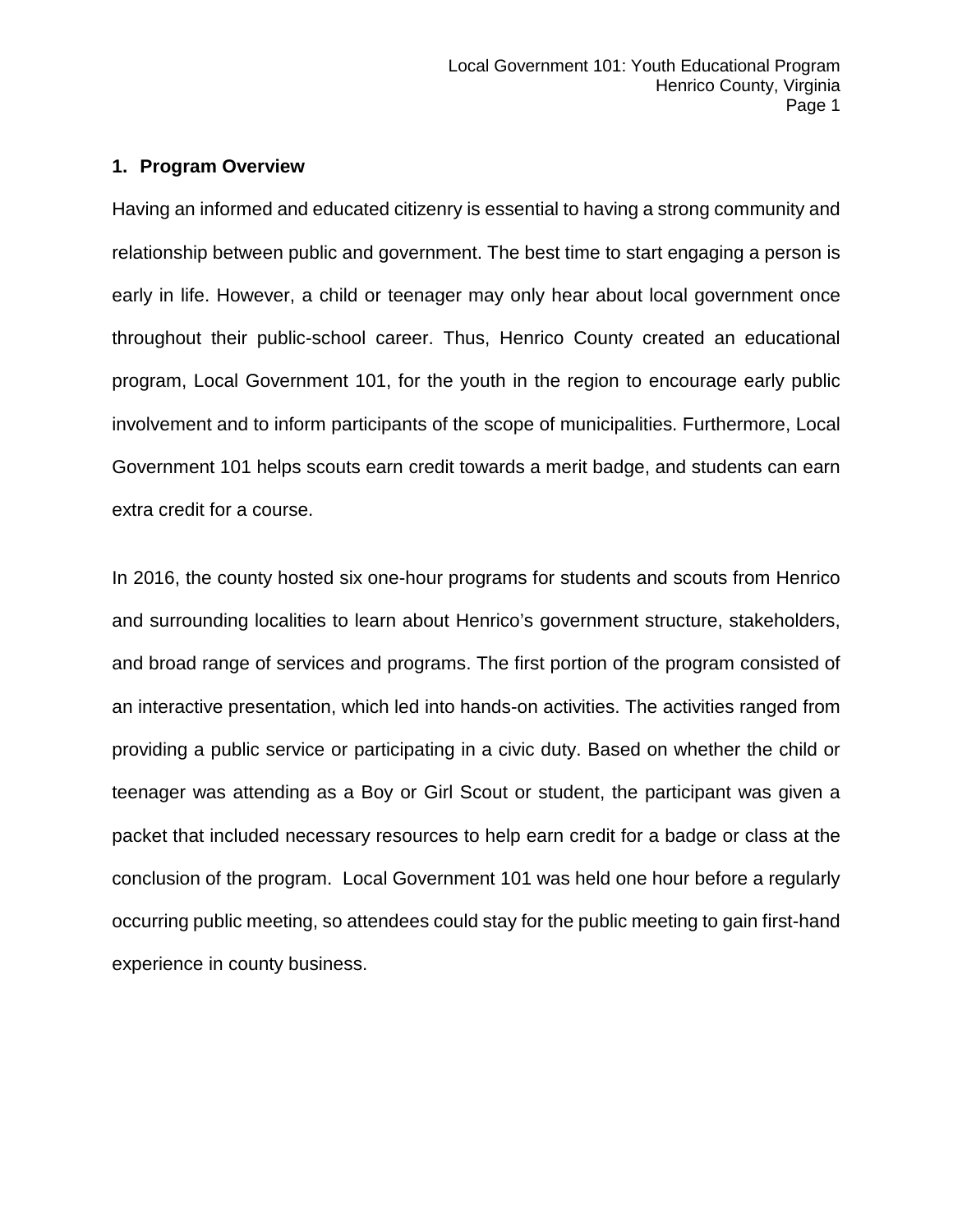#### **2. Problem/Challenge/Situation Faced by Locality**

In Virginia's public school system, a student could attend kindergarten through twelfth grade with only hearing about local government once in fifth grade. Furthermore, what little is included in the curriculum is limited to what the standardize test will ask and not the actual impact or importance of local government. Though there is a lack of attention to the local level of government in schools, the scouting organizations – Girl and Boy Scouts – have badges designed to get the scouts and their parents or adult chaperones involved in their respective local governments and communities.

Occasionally, children and students would attend our Board of Supervisors' regular meetings. Some would attend for extra credit for class, and other youth were trying to satisfy a requirement for a scouting badge. After observing the children, students, and the chaperones, it was clear the meeting structure and county business being conducted was almost foreign to most of these attendees. Subsequently, the adults would have difficulty explaining the meeting and finding resources to satisfy the badge requirements or school assignment. Thus, the youth could not fully comprehend and make the real-life applications, even if they were old enough to be unaccompanied.

#### **3. How Program Fulfilled Awards Criteria**

Local government is the actual service provider of governmental operations, yet it is the least known of the three levels of government. By educating students and scouts about the county government structure and services, Henrico is instilling a sense of empowerment and pride within our youth. Using the power of knowledge, these students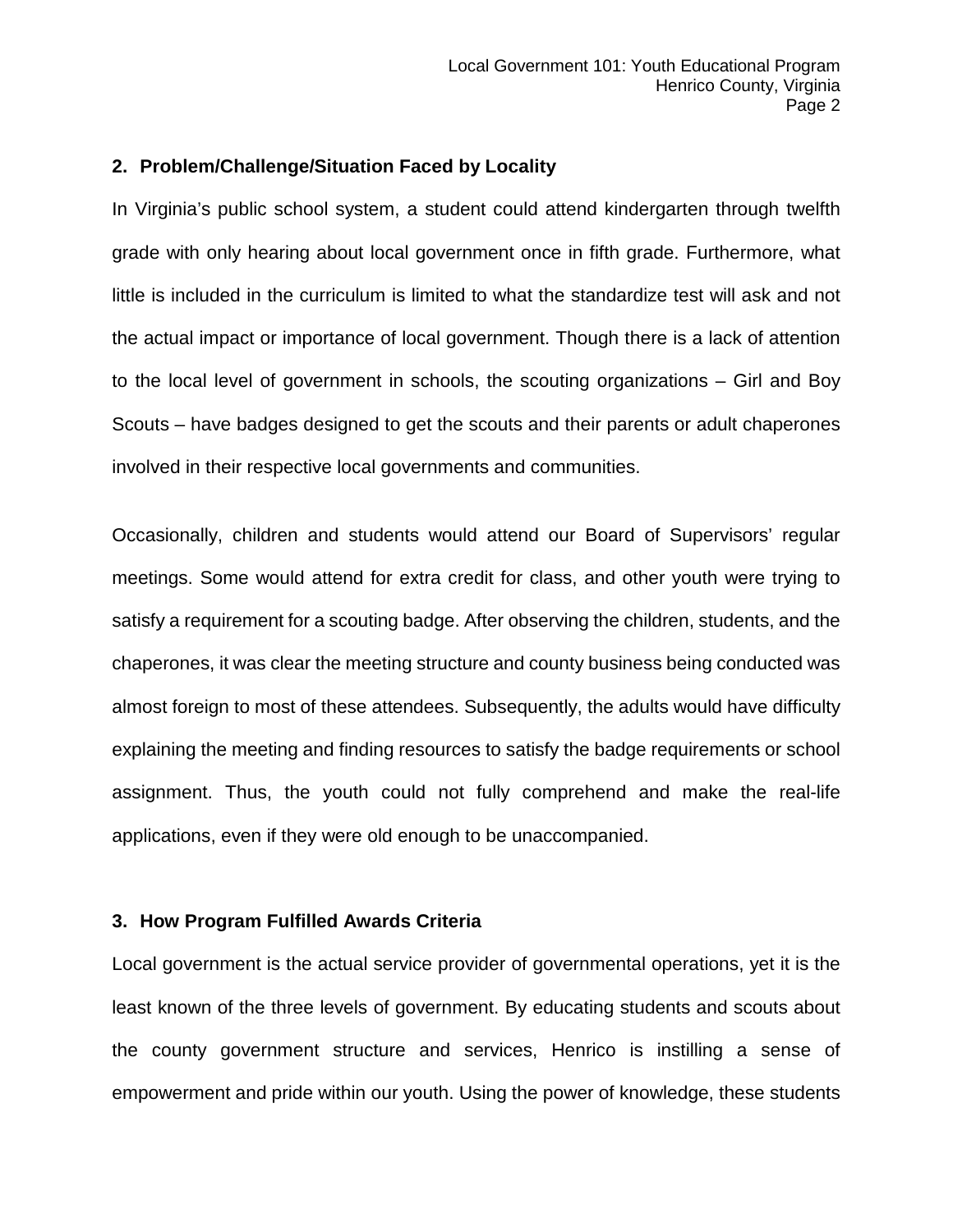and scouts are achieving individual, personal goals, all while learning how to be productive and engaged citizens in local government.

More than 120 youth and adults who attended the program and the following Board of Supervisors' regular meeting have been exposed to the inner workings of Henrico County. Furthermore, they have been given the tools to continue their engagement and connect with community. This is a program local governments do not have to sponsor, but it is one that provides immeasurable dividends for the government, elected officials, and community.

#### **4. How Program Was Carried Out**

Henrico's Local Government 101 program proactively informs, engages, and empowers youth and their chaperones through interactive education about local government. Participants can easily comprehend the structure and services of Henrico by applying the knowledge to accomplish an individual goal. It also provides resources on how to become involved in the community and execute basic civic duties, such as voting. Furthermore, the program develops relationships with numerous active groups throughout the county and central Virginia region.

In early 2015, until the fall, observances were taken during various Board of Supervisors' regular meetings about the attendees and their reasons for coming to the meeting just as a matter of curiosity. A trend was noticed that students, scouts, and their adult companions attended these meetings during the school year to either satisfy the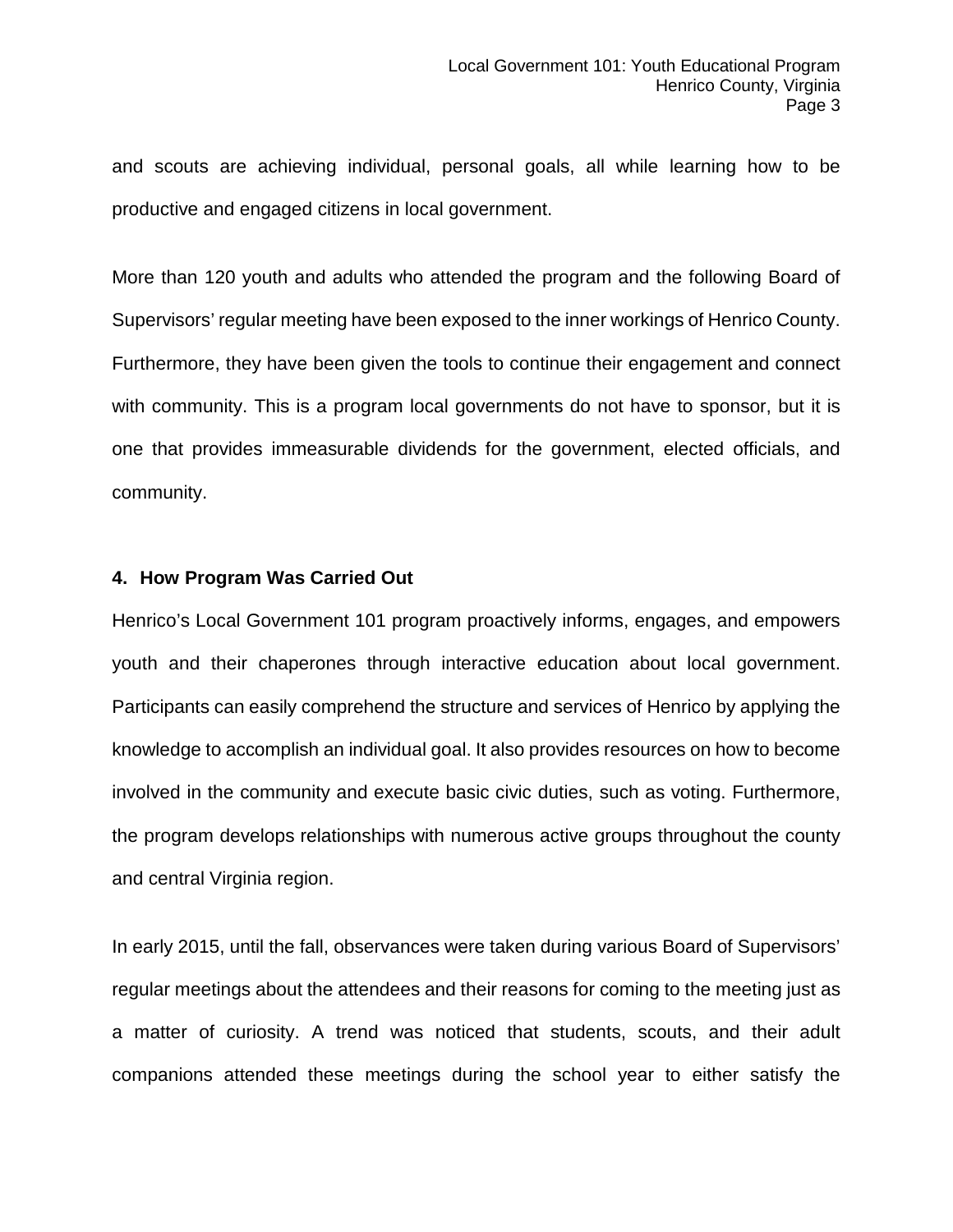requirements for a badge or assignment for class. However, it was clear most of the adults were not familiar with Henrico's County Manager Form of Government, nonetheless the meeting structure.

Additionally, pilot PowerPoint presentations outlining Henrico's government structure and operations were created and given to youth groups – such as scouting troops or public school classes - who requested a county official to come speak. As the presentation became more refined, activities and handouts were included. The interactive addition created a much more engaged audience. Then in the fall, the idea for a youth educational program to occur one hour before the regular meeting of the Board of Supervisors was drafted, and the proposal was accepted by the County Manager and Board of Supervisors. Once approved, the County Manager's Office began conducting research on the separate Girl and Boy Scout badges involving local government and community outreach.

The timeframe and dates were set for the Local Government 101 program to occur one hour prior to the public meeting because the students and scouts all had one same requirement – attend a public meeting. The location of the program was the same as the meeting location to avoid any confusion. A presentation, activities, and scout-specific informational packets were then developed based on the requirements needed to earn each badge. Additionally, the fifth-grade school curriculum that covered local government and Henrico County was reviewed to better understand the level of information taught in Henrico's school system.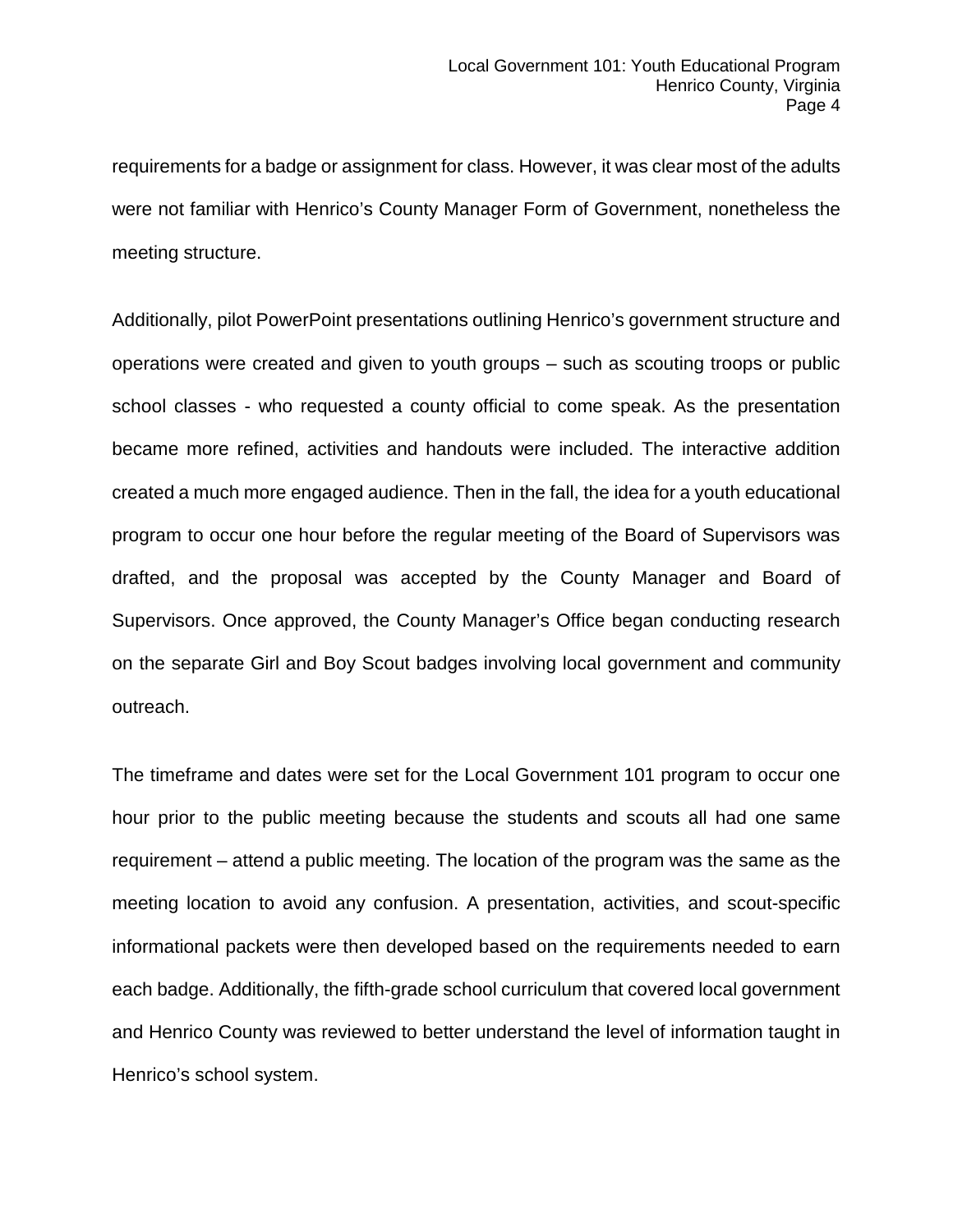The County Manager's Office reached out to the Girl and Boy Scout organizations in Virginia to ask for opinions on the materials and assistance in marketing. Henrico County Public Schools was also contacted to help with review and advertising the program to the appropriate classes. The materials were approved, and the Heart of Virginia Boy Scout Council agreed to advertise the program throughout the central Virginia region to every troop on a weekly and monthly basis. The school system made several social media posts and disseminated the program flyer to certain teachers.

The 30-minute presentation portion of the program covered the three levels and branches of government and how they apply on the local level. To provide some context about the local community, the location, geography, and basic demographics of Henrico were included. Of course, services and financial aspects, such as budget and taxes, were also covered. After the presentation, participants engaged in civic duty activities for approximately 15 minutes. These involved the scouts and students identifying facilities or services near their home, forming issue-specific committees, and voting using sample ballots from a recent election. Finally, packets for the participant's specific reason for attending were given. The packets included county resources and information needed to complete the requirements for badges that might not have been met during the program. Students received a copy of the presentation and a proof-of-attendance form.

At the conclusion of the program, the youth and their respective adults were encouraged to stay for the Board of Supervisors' regular meeting. During the beginning portion of the public meeting, the chairman of the Board recognized the participants. After the meeting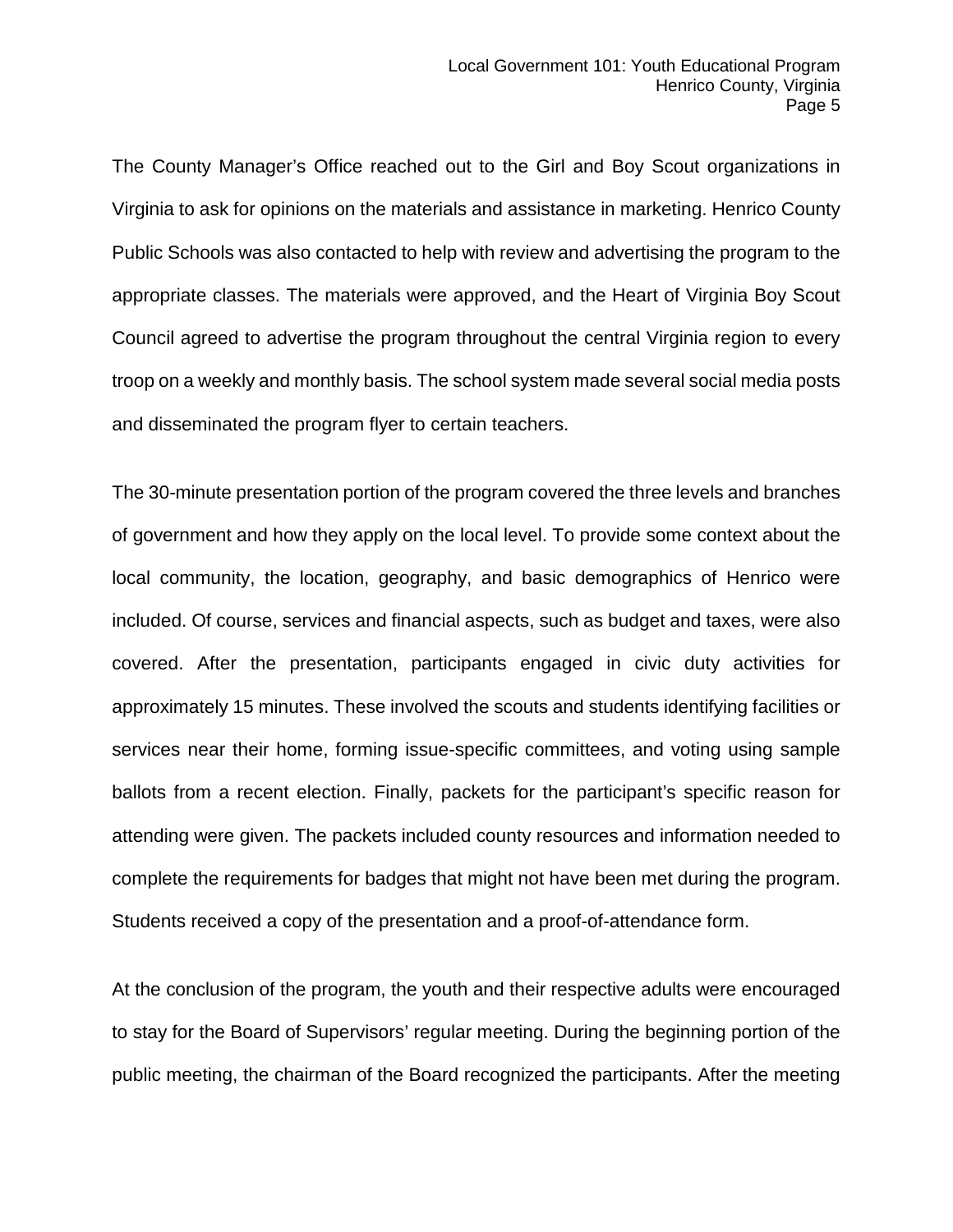was adjourned, the Supervisors invited any scouts and students who stayed until the end up to their chambers to discuss their roles and the meeting's business.

#### **5. Financing and Staffing**

The cost of the program is minimal. The only two expenses involve printing the packets and presentation and one staff member working after normal business hours six times a year to host the seminar. The printing cost approximately \$25, and the staff member is classified as exempt.

#### **6. Program Results**

Only six sessions of Henrico's Local Government 101 program have occurred, and a total of 122 Boy and Girl Scouts and students of all ages have attended a session. One session had approximately 50 children and teenagers. Furthermore, the youth participants are not limited to Henrico. Scouts from Chesterfield County, Charles City County, Hanover County, and City of Richmond City have participated. Subsequently, the Heart of Virginia Boy Scout Council has praised the program and asked for its continuation. This relationship with the Boy Scouts has led to discussions about other engagement opportunities, such as promoting Eagle Scout programs.

A Henrico County Public School teacher has begun offering extra credit to students who participate, and the Local Government 101 presentation has become the standing PowerPoint to use for youth community engagements by the County Manager and Board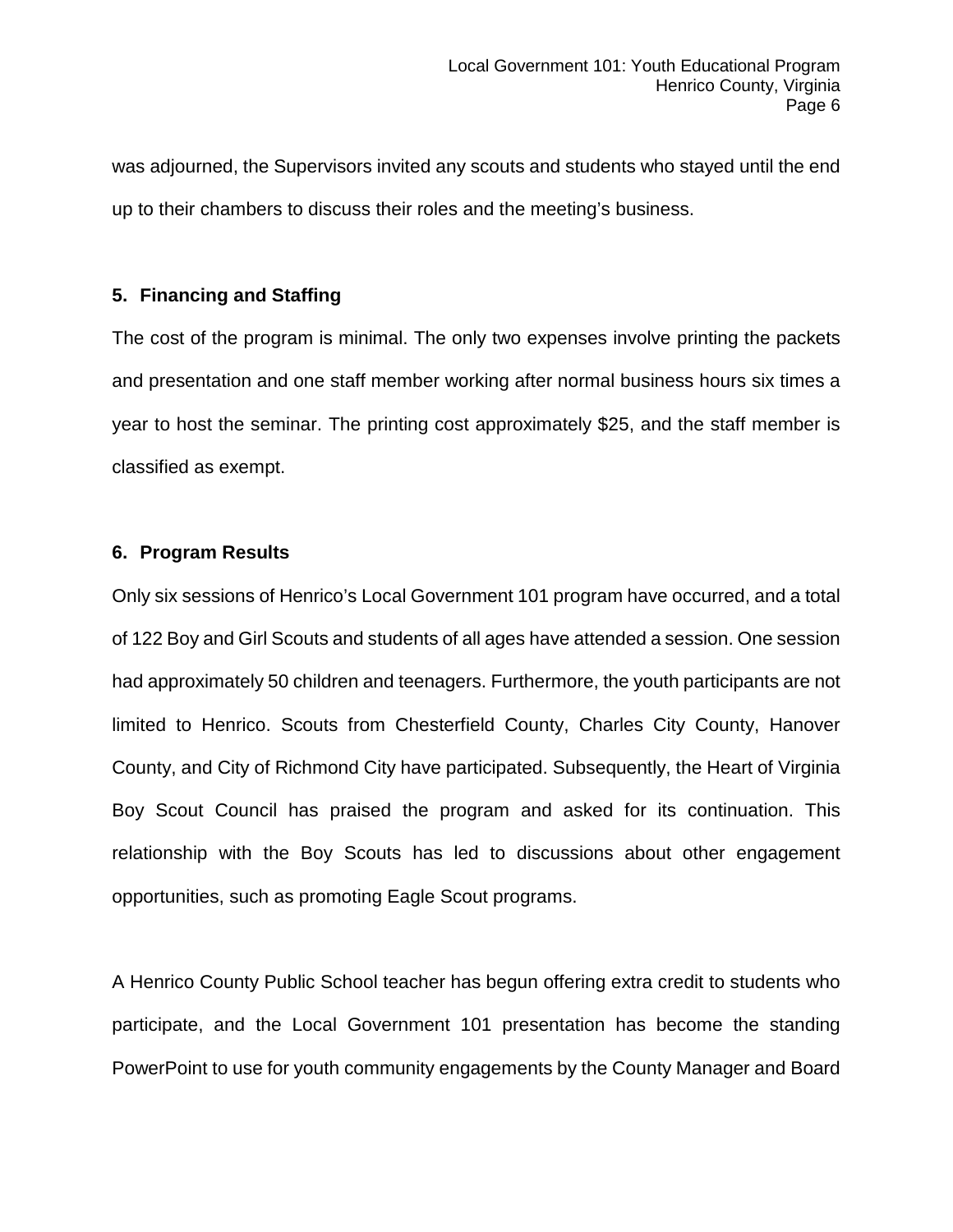of Supervisors. An unanticipated result was the knowledge gained by the adult chaperones and parents. Numerous testimonials from the adult participants state they were ignorant to the breadth of local government.

#### **7. Brief Summary**

To expose and educate the youth in the central Virginia region about the impact of local government, the County Manager's Office hosts a brief seminar to explain the structure and functions of Henrico County. The seminar includes an interactive presentation, hands-on experience in civil responsibilities, and a public meeting. The children and teenagers engage in outlining the County Manager Form of Government during a brief presentation and participate in activities demonstrating the wide array of services provided by Henrico County. At the conclusion of the seminar, they are encouraged to stay for a regularly occurring public meeting convening immediately afterwards.

The first Local Government 101 program was held in the spring of 2016. A total of six sessions have been held with an aggregate attendance total of 122. Youth attend to satisfy requirements for a scouting badge, obtain extra credit for class, or for general interest. The age spectrum ranges from five years old to 18 years old. Additionally, the program is not limited to Henrico residents. Thus, we have hosted participants from almost every surrounding locality. This program has led to a closer relationship with the Heart of Virginia Council Boy Scouts, the adult chaperones, and it has created another opportunity for government and elected officials to proactively interact with the public, as well.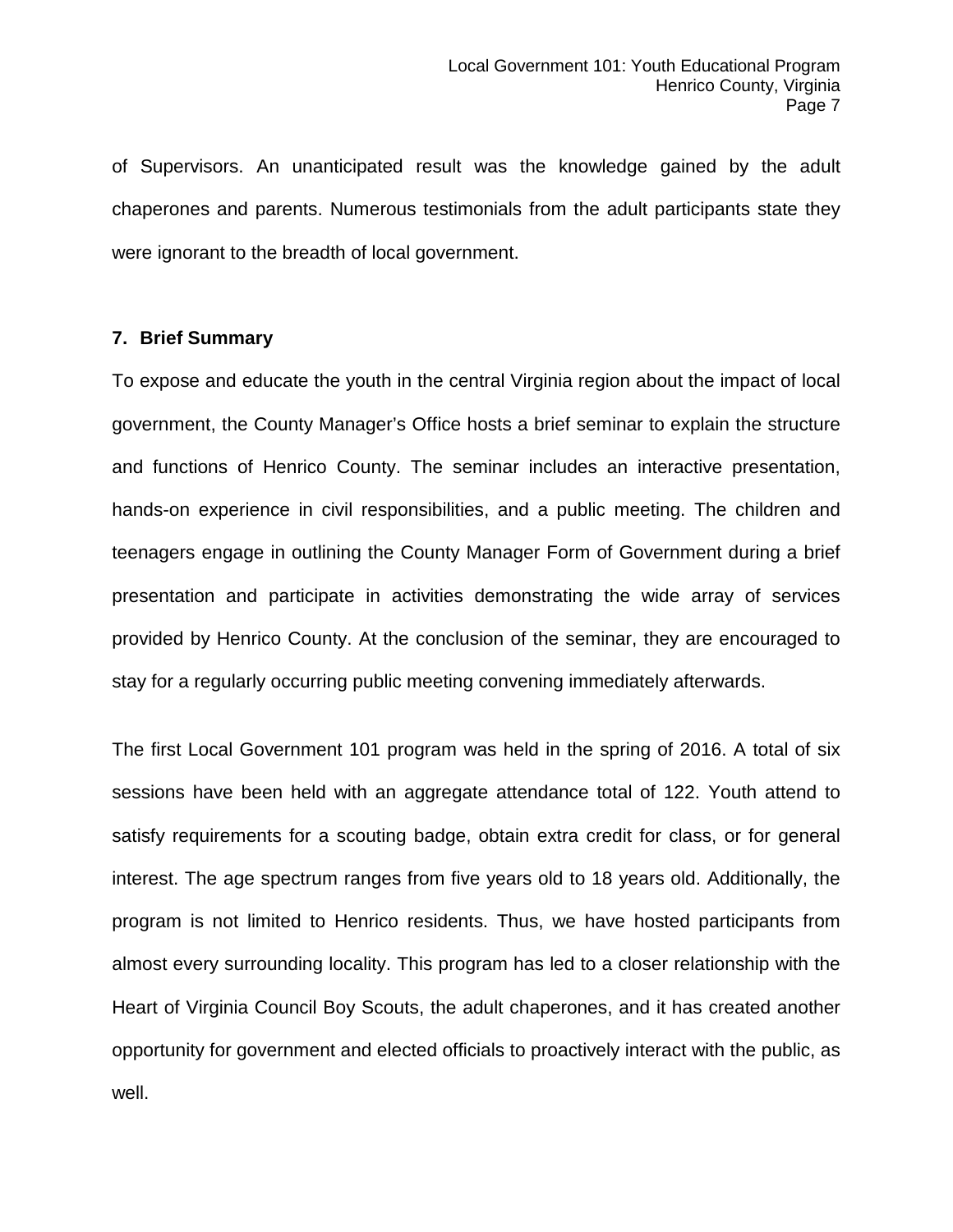### **VACO Application**

### **Local Government 101: Youth Educational Program Supplemental Information**



#### **Pictures**